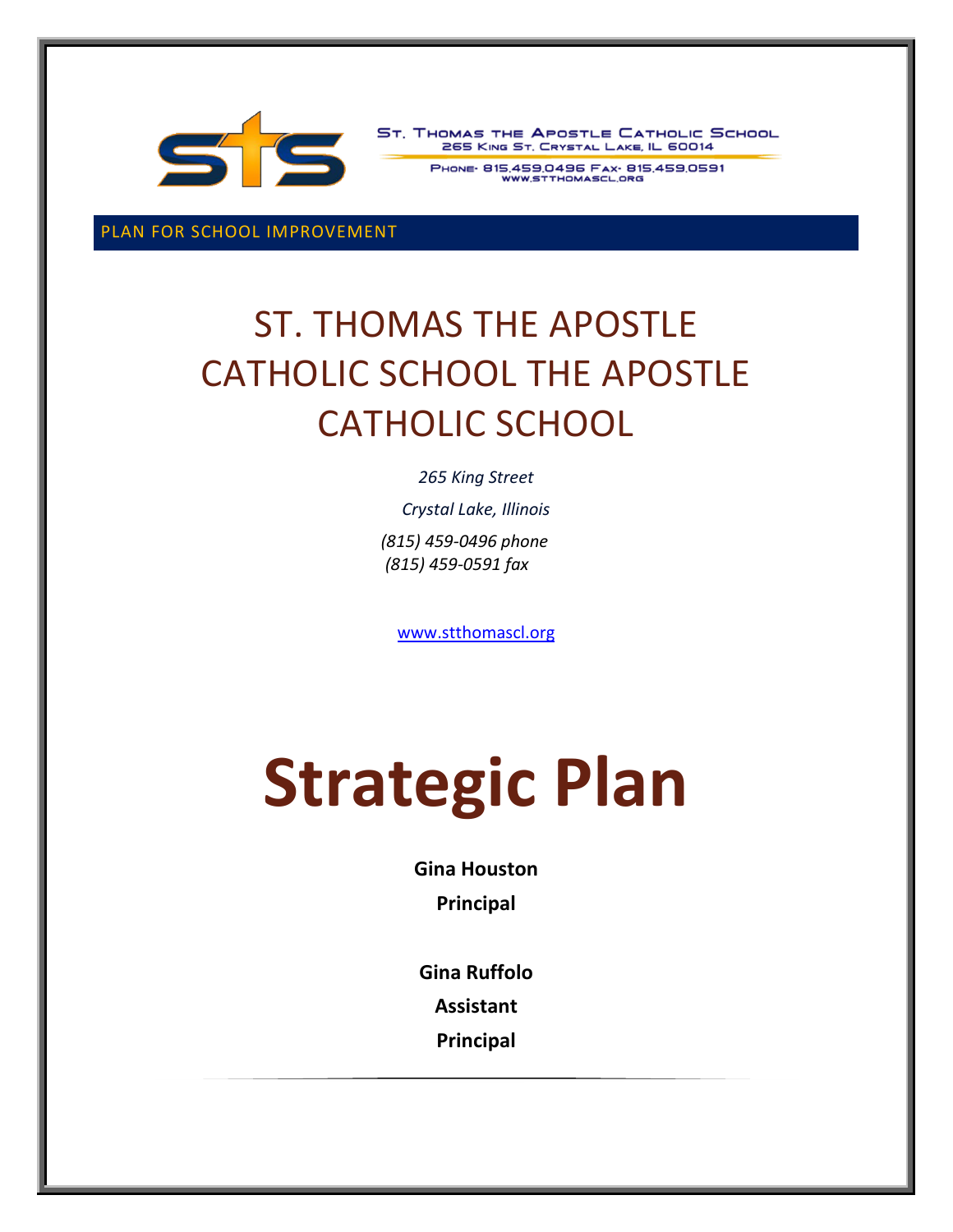#### MISSION STATEMENT

*St. Thomas the Apostle Catholic School in Crystal Lake, provides faith formation and academic excellence for all students desiring a Catholic elementary education, that encourages them to become life-long learners. The uniqueness of each student is developed and recognized in an environment that is God centered. By teaching and modeling Gospel values, we encourage each student to become socially responsible as Catholic leaders.*

#### **VISION**

*Students will actively participate in their Catholic faith, demonstrate academic knowledge that far exceeds expectations, be skilled and innovative in their use of technology and other resources, and be inspired for life-long learning.*

*Teachers will tailor their instructional techniques to individual learning styles, be superior instructors through Investment in professional development, model creativity, unity and Catholic social principles.*

*Parents will clearly understand the mission of St. Thomas the Apostle Catholic School School and their role in its actualization. As first teachers, the parents will feel intimately connected with and supportive of their children's total development, especially faith formation.*

#### INTRODUCTION

This document represents the work of the 2015-2016 St. Thomas the Apostle Catholic School Education Commission.

The general purpose of the St. Thomas the Apostle Catholic School Education Commission is to support and implement the philosophy of St. Thomas the Apostle Catholic School, whose aim is to integrate the teaching of Gospel values with the total curriculum, and then to create an environment where Christian community can be experienced through liturgy, the sacraments, and social action.

In addition, the Commission members are charged with the responsibility of overseeing the school's strategic plan. Each year, school Education Commission members are asked to provide leadership for the plan's goals and complete an annual report of the progress their committee has made on their goals.

The following represents members of the Education Commission who during the 2015-2016 School Year worked on developing a new perpetual strategic plan. Their efforts in this endeavor and continued support of St Thomas the Apostle is appreciated.

Lisa Os, President Nancy Offdenkamp, Vice President Jorge Arza, Secretary

Kristin Giangrego Kelly Marry Michelle Simon Jim Van Bosch, Strategic Plan Chairman